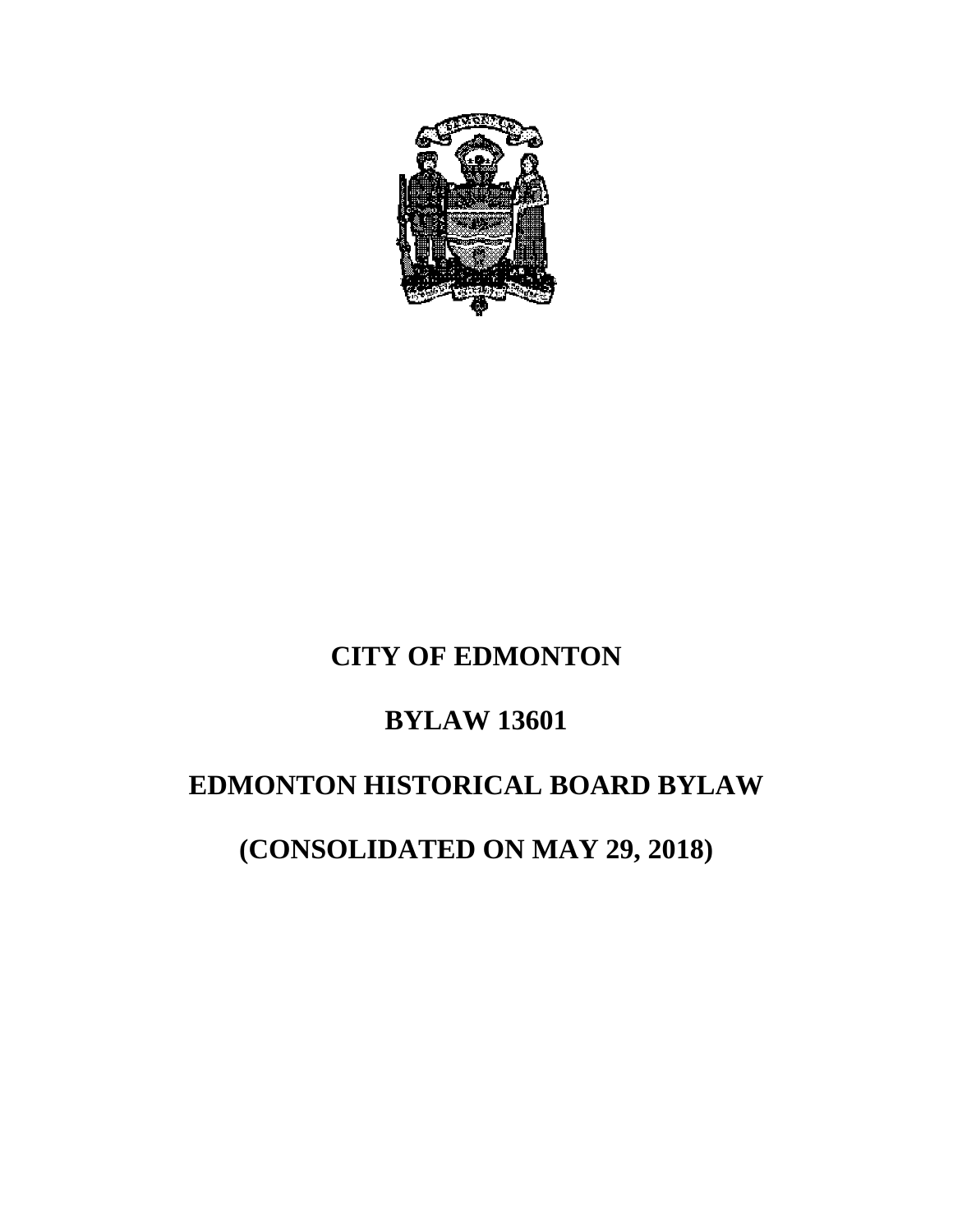#### **THE CITY OF EDMONTON**

#### **BYLAW 13601**

#### **EDMONTON HISTORICAL BOARD BYLAW**

Whereas, pursuant to section 145 of the *Municipal Government Act*, R.S.A. 2000, c.M-26, Council may pass bylaws in relation to the establishment, functions, procedure and conduct of council committees:

Edmonton City Council enacts:

### **PART I - PURPOSE, DEFINITIONS AND INTERPRETATION**

| <b>PURPOSE</b>                           | $\mathbf{1}$   | The purpose of this bylaw is to establish the Edmonton Historical<br>Board and to prescribe powers, duties, functions, structure and<br>procedures. |                                                                                                                                                                                                   |
|------------------------------------------|----------------|-----------------------------------------------------------------------------------------------------------------------------------------------------|---------------------------------------------------------------------------------------------------------------------------------------------------------------------------------------------------|
| <b>DEFINITIONS</b>                       | $\overline{2}$ | In this bylaw, unless the context otherwise requires:                                                                                               |                                                                                                                                                                                                   |
|                                          |                | (a)                                                                                                                                                 | "Board" means the Edmonton Historical Board;                                                                                                                                                      |
|                                          |                | (b)                                                                                                                                                 | "City" means the Municipal Corporation of the City of<br>Edmonton;                                                                                                                                |
|                                          |                | (c)                                                                                                                                                 | "City Manager" means the City's chief administrative<br>officer delegate;                                                                                                                         |
|                                          |                | (d)                                                                                                                                                 | "Council" means the Municipal Council of the City of<br>Edmonton; and                                                                                                                             |
|                                          |                | (e)                                                                                                                                                 | "Inventory of Historic Resources in Edmonton" means<br>the list of buildings and structures within the city of<br>Edmonton which are eligible for designation as Municipal<br>Historic Resources. |
|                                          |                |                                                                                                                                                     | (S.2, Bylaw 18245, January 23, 2018)                                                                                                                                                              |
| <b>RULES FOR</b><br><b>INTEPRETATION</b> | 3              |                                                                                                                                                     | The marginal notes and headings in this bylaw are for reference<br>purposes only.                                                                                                                 |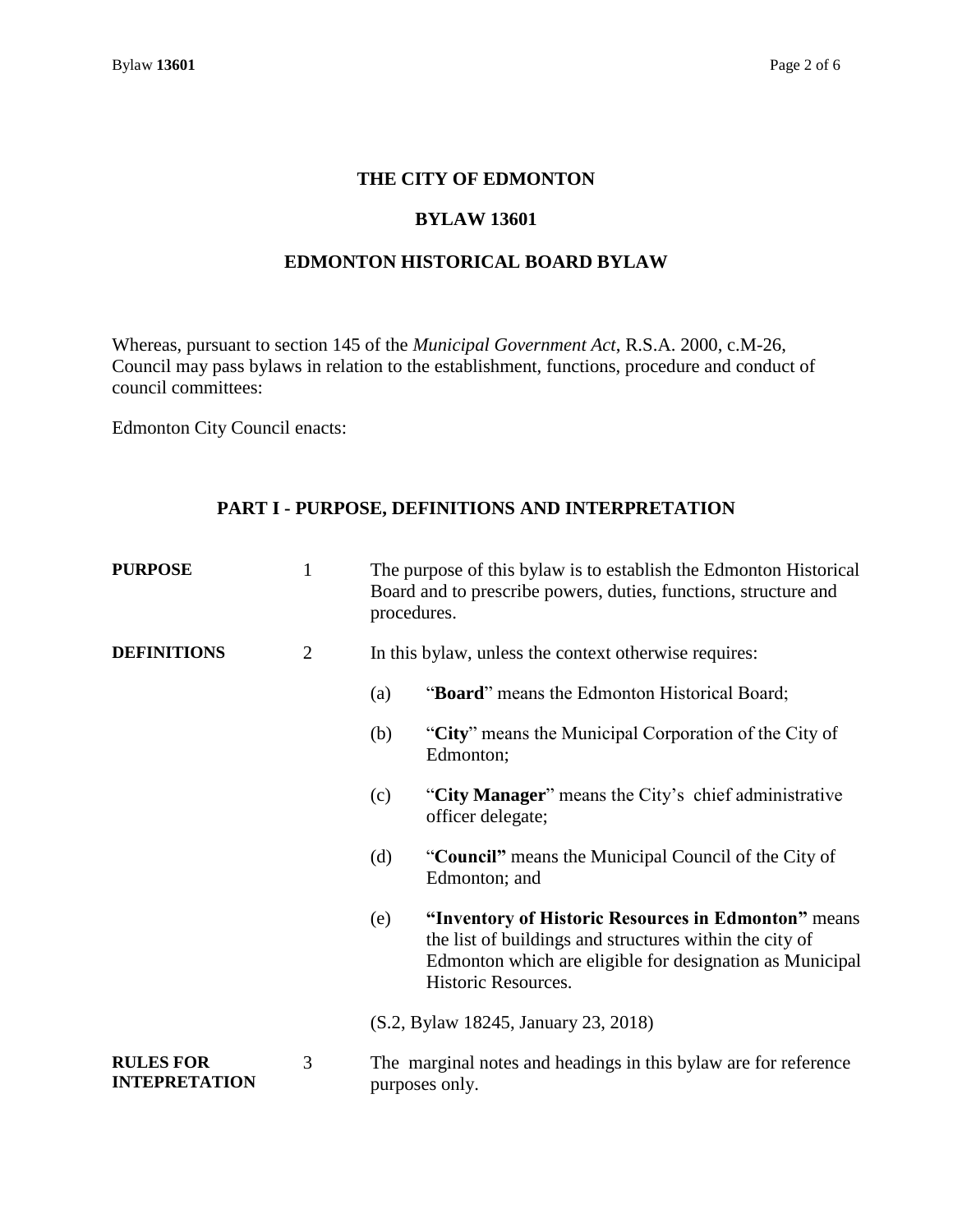### **PART II - ESTABLISHMENT**

| <b>ESTABLISHMENT</b> | 4 | The Edmonton Historical Board is hereby established as a Council<br>Committee.                              |           |                                                                                                                                                                                                       |  |
|----------------------|---|-------------------------------------------------------------------------------------------------------------|-----------|-------------------------------------------------------------------------------------------------------------------------------------------------------------------------------------------------------|--|
| <b>PURPOSE</b>       | 5 | Subject to the provisions of this bylaw and all other City,<br>Provincial, or Federal laws, the Board will: |           |                                                                                                                                                                                                       |  |
|                      |   | (a)                                                                                                         |           | advise Council on matters relating to City of Edmonton<br>historical issues and civic heritage policies; and                                                                                          |  |
|                      |   | (b)                                                                                                         |           | encourage, promote, and advocate for the preservation and<br>safeguarding of historical properties, resources,<br>communities, and documentary heritage.                                              |  |
| <b>FUNCTIONS</b>     | 6 |                                                                                                             |           | (1) In particular, the Board will undertake the following activities in<br>fulfilment of its purpose:                                                                                                 |  |
|                      |   | (a)                                                                                                         | who have: | publicly acknowledge the efforts of individuals and groups                                                                                                                                            |  |
|                      |   |                                                                                                             | (i)       | worked towards the preservation and promotion of<br>Edmonton's history or significant historical issues;<br>or                                                                                        |  |
|                      |   |                                                                                                             | (ii)      | made significant contributions to the historical<br>development of Edmonton;                                                                                                                          |  |
|                      |   | (b)                                                                                                         |           | provide advice to increase public awareness of the history<br>of Edmonton through education or promotion;                                                                                             |  |
|                      |   | (c)                                                                                                         |           | on behalf of the City, and with the approval of the City<br>Manager, the Board may apply for and receive grants from<br>foundations and other orders of government to carry out<br>specific projects; |  |
|                      |   | (d)                                                                                                         |           | may hear and consider representations from individuals and<br>community groups on matters of historic concern;                                                                                        |  |
|                      |   | (e)                                                                                                         | issues;   | act as a resource and advisor to City Departments<br>developing directives impacting heritage resources and<br>otherwise working with historical properties, resources or                             |  |
|                      |   | (f)                                                                                                         |           | assist in identifying and selecting historic resources in<br>Edmonton for inclusion on the Inventory of Historic<br>Resources; and                                                                    |  |
|                      |   | (g)                                                                                                         |           | at least once annually, invite representatives from local                                                                                                                                             |  |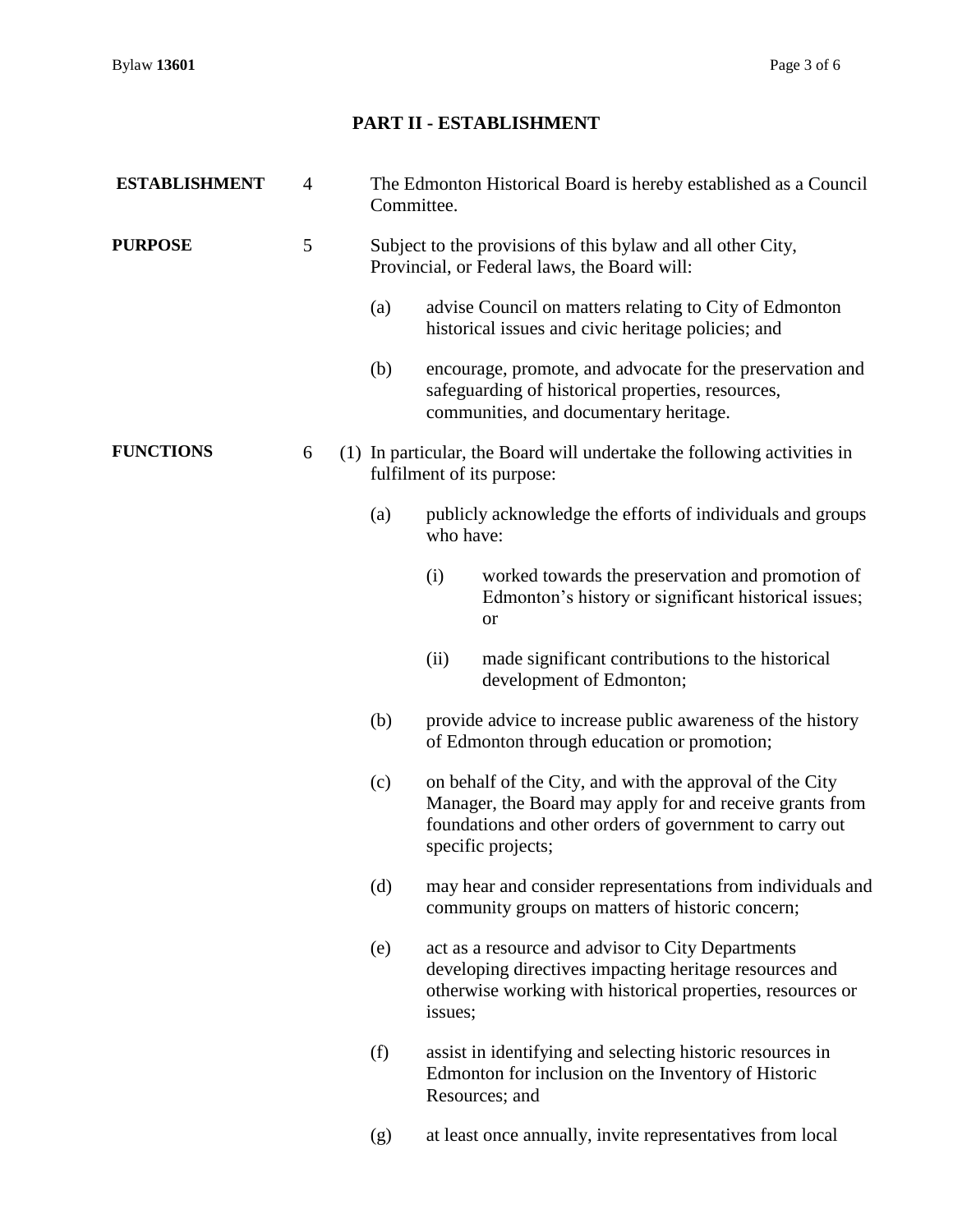|                    |   |                                      | historical organizations to attend and present at a meeting<br>of the Board.                                                                                                                                                                                                            |
|--------------------|---|--------------------------------------|-----------------------------------------------------------------------------------------------------------------------------------------------------------------------------------------------------------------------------------------------------------------------------------------|
|                    |   |                                      | (S. 2, 3, 4, Bylaw 18414, May 29, 2018)                                                                                                                                                                                                                                                 |
| <b>ADVOCACY</b>    |   |                                      | (2) In addition to the functions outlined in section $6(1)$ , if the Board<br>identifies an issue under the jurisdiction of another order of<br>government that affects the preservation of historical resources in<br>the city of Edmonton, the Board may advise Council on the issue. |
|                    |   | Board will:                          | (3) If the Board wishes to advocate on an issue identified in $6(2)$ , the                                                                                                                                                                                                              |
|                    |   | (a)                                  | request a decision on Council's position on the issue;                                                                                                                                                                                                                                  |
|                    |   | (b)                                  | advocate the City's position on the issue, as approved by<br>Council; and                                                                                                                                                                                                               |
|                    |   | (c)                                  | include in the Board's annual report any advocacy actions<br>taken and an evaluation of any results arising from the<br>advocacy action.                                                                                                                                                |
|                    |   |                                      | <b>PART III - STRUCTURE</b>                                                                                                                                                                                                                                                             |
| <b>COMPOSITION</b> | 7 |                                      | (1) The Board will be comprised of 11 volunteer members appointed<br>at the pleasure of Council for one-year terms                                                                                                                                                                      |
|                    |   |                                      | (S.3, Bylaw 18245, January 23, 2018)                                                                                                                                                                                                                                                    |
|                    |   |                                      | (2) Members may be re-appointed for successive terms totalling not<br>more than six consecutive years.                                                                                                                                                                                  |
|                    |   |                                      | (3) Notwithstanding any other provision in this bylaw, Council may<br>make or extend any term of appointment, including the final term,<br>for any length of time it deems appropriate.                                                                                                 |
|                    |   |                                      | (S.6, Bylaw 16516, August 28, 2013)                                                                                                                                                                                                                                                     |
| <b>REMOVALS</b>    | 8 |                                      | The Board will request Council to terminate the appointment of<br>any member who is absent from three consecutive meetings, or<br>who misses three regular meetings in six months unless the<br>absence is authorized by resolution of the Board.                                       |
| <b>CHAIR AND</b>   | 9 | Repealed                             |                                                                                                                                                                                                                                                                                         |
| <b>VICE-CHAIR</b>  |   | (S.4, Bylaw 18245, January 23, 2018) |                                                                                                                                                                                                                                                                                         |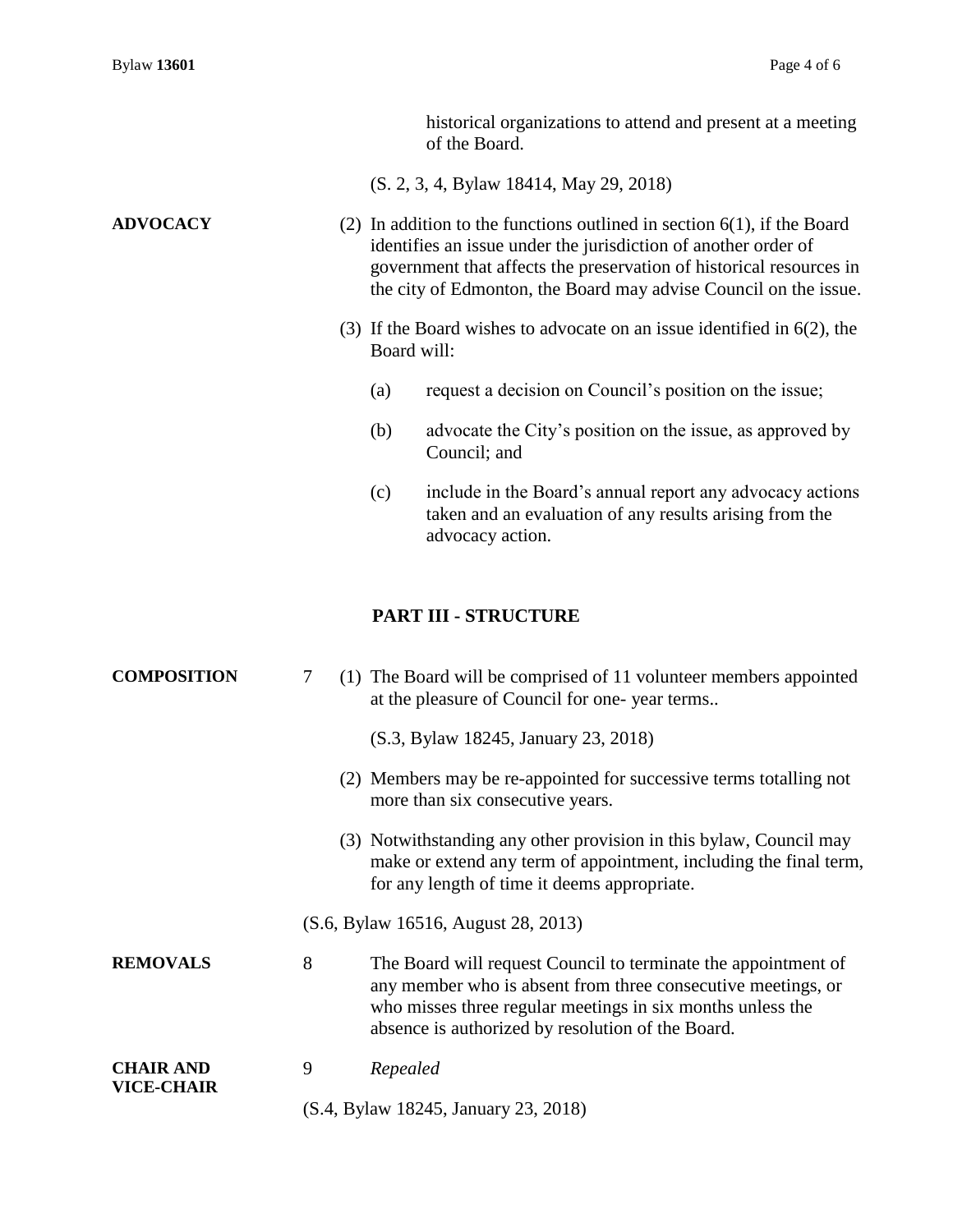|                       | 10 |     | The duties of the Chair will be to:                                                                                                                                          |
|-----------------------|----|-----|------------------------------------------------------------------------------------------------------------------------------------------------------------------------------|
|                       |    |     | call meetings of the Board;<br>(a)                                                                                                                                           |
|                       |    |     | act as chair at all meetings of the Board; and<br>(b)                                                                                                                        |
|                       |    |     | represent the Board at Council and its Standing<br>(c)<br>Committees, and at other public functions.                                                                         |
|                       | 11 |     | The duties of the Vice-Chair will be to act as the Chair in the<br>Chair's absence.                                                                                          |
| <b>PROCEDURES</b>     | 12 |     | (1) Repealed                                                                                                                                                                 |
|                       |    |     | (S.5, Bylaw 18245, January 23, 2018)                                                                                                                                         |
|                       |    |     | (2) The Board will meet at the call of the Chair.                                                                                                                            |
|                       |    |     | (3) The Board will meet at least four times each year unless otherwise<br>determined by the Board.                                                                           |
|                       |    |     | (4) Members shall be given at least three business-day's notice of a<br>Board meeting.                                                                                       |
|                       |    |     | (5) Quorum for the Board is a majority of the existing appointed<br>members of the Board.                                                                                    |
|                       |    |     | (6) The Board may solicit input from the public.                                                                                                                             |
| <b>REMUNERATION</b>   | 13 |     | (1) Membership on the Board is voluntary and no remuneration will be<br>paid for serving as a member.                                                                        |
|                       |    |     | (2) Members shall be reimbursed for their reasonable out-of-pocket<br>expenses to attend each meeting of the Board and its<br>sub-committees in accordance with City policy. |
| <b>SUB-COMMITTEES</b> | 14 |     | (1) The Board may establish sub-committees as required, including<br>but not limited to the following sub-committees:                                                        |
|                       |    |     | <b>Historic Resources Review Panel;</b><br>(a)                                                                                                                               |
|                       |    |     | Heritage Outreach Committee;<br>(b)                                                                                                                                          |
|                       |    |     | (c)<br>Recognition Awards Committee; and                                                                                                                                     |
|                       |    |     | (d)<br>Historical Plaque Committee.                                                                                                                                          |
|                       |    | (2) | The Chair will be an ex-officio member of all sub-committees.                                                                                                                |
|                       |    |     | (3) The Board may appoint persons from outside the Board to a sub-                                                                                                           |